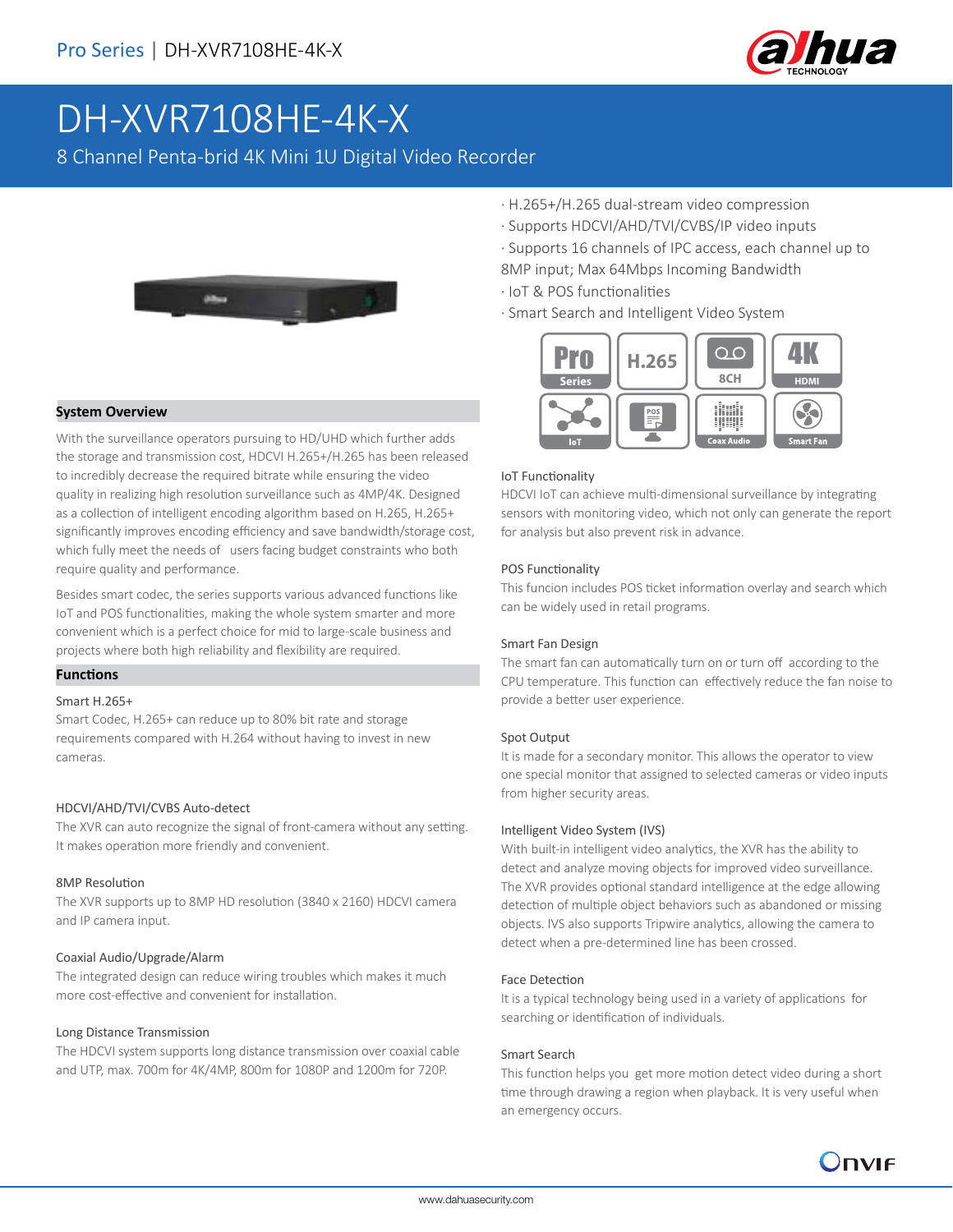## Pro Series | DH-XVR7108HE-4K-X

| <b>Technical Specification</b> |                                                                                                                                                                                                          | Video Detection and Alarm                                                                                                   |                                                                                                                                                                             |                  |
|--------------------------------|----------------------------------------------------------------------------------------------------------------------------------------------------------------------------------------------------------|-----------------------------------------------------------------------------------------------------------------------------|-----------------------------------------------------------------------------------------------------------------------------------------------------------------------------|------------------|
| System                         |                                                                                                                                                                                                          | <b>Trigger Events</b>                                                                                                       | Recording, PTZ, Tour, Video Push, Email, FTP, Snapshot,<br><b>Buzzer and Screen Tips</b>                                                                                    |                  |
| Main Processor                 | Embedded Processor                                                                                                                                                                                       | Video Detection                                                                                                             | Motion Detection, MD Zones: 396 (22 × 18), Video                                                                                                                            |                  |
| Operating System               | Embedded LINUX                                                                                                                                                                                           |                                                                                                                             | Loss, Tampering and Diagnosis                                                                                                                                               |                  |
| Video and Audio                |                                                                                                                                                                                                          | Alarm input<br>Relay Output                                                                                                 | 8<br>3                                                                                                                                                                      |                  |
| Analog Camera Input            | 8 Channel, BNC                                                                                                                                                                                           | Playback and Backup                                                                                                         |                                                                                                                                                                             |                  |
| <b>HDCVI Camera</b>            | 4K, 6MP, 5MP, 4MP, 1080P@25/30fps, 720P@50/60fps,                                                                                                                                                        |                                                                                                                             |                                                                                                                                                                             |                  |
| AHD Camera                     | 720P@25/30fps<br>5MP, 4MP, 3MP, 1080P@25/30, 720P@25/30fps                                                                                                                                               | Playback                                                                                                                    | 1/4/9                                                                                                                                                                       |                  |
| <b>TVI Camera</b>              | 5MP, 4MP, 3MP, 1080P@25/30, 720P@25/30fps                                                                                                                                                                | Search Mode                                                                                                                 | Time /Date, Alarm, MD and Exact Search (accurate to<br>second)                                                                                                              |                  |
| <b>CVBS Camera</b>             | PAL/NTSC                                                                                                                                                                                                 | Playback Function                                                                                                           | Play, Pause, Stop, Rewind, Fast play, Slow Play, Next File,<br>Previous File, Next Camera, Previous Camera, Full Screen,<br>Repeat, Shuffle, Backup Selection, Digital Zoom |                  |
| IP Camera Input                | 8+8 Channel, each channel up to 8MP                                                                                                                                                                      |                                                                                                                             |                                                                                                                                                                             |                  |
| Audio In/Out                   | 8 Channel Input, 1 Channel Output, RCA                                                                                                                                                                   | Backup Mode                                                                                                                 | USB Device/Network                                                                                                                                                          |                  |
| Two-way Talk                   | Reuse audio in/out, RCA                                                                                                                                                                                  | Storage                                                                                                                     |                                                                                                                                                                             |                  |
| Recording                      |                                                                                                                                                                                                          | Internal HDD                                                                                                                | 1 SATA Port, up to 10TB capacity for each disk                                                                                                                              |                  |
| Compression                    | H.265+/H.265/H.264+/H.264                                                                                                                                                                                | eSATA                                                                                                                       | N/A                                                                                                                                                                         |                  |
| Resolution                     | 4K, 6MP, 5MP, 4MP, 3MP, 1080P, 720P, 960H, D1, CIF, QCIF                                                                                                                                                 | Auxiliary Interface                                                                                                         |                                                                                                                                                                             |                  |
|                                | Main stream: 4K(1~15fps); 6MP(1~20fps); 5MP(1~25fps);<br>4MP/3MP/1080P/720P/960H/D1/CIF/QCIF (1~25/30fps)<br>Sub steram:960H(1~15fps);<br>D1/CIF/QCIF(1~25/30fps)                                        | <b>USB</b>                                                                                                                  | 2 USB Ports (1 USB 2.0, 1 USB 3.0)                                                                                                                                          |                  |
|                                |                                                                                                                                                                                                          | <b>RS232</b>                                                                                                                | N/A                                                                                                                                                                         |                  |
| Record Rate                    |                                                                                                                                                                                                          | <b>RS485</b>                                                                                                                | 1 Port, for PTZ Control                                                                                                                                                     |                  |
| <b>Bit Rate</b>                | 1Kbps ~ 8192Kbps Per Channel                                                                                                                                                                             | Electrical                                                                                                                  |                                                                                                                                                                             |                  |
| Record Mode                    | Manual, Schedule (General, Continuous), MD (Video detection:<br>Motion Detection, Video Loss, Tampering), Alarm, Stop                                                                                    | Power Supply                                                                                                                | DC12V/2A                                                                                                                                                                    |                  |
|                                |                                                                                                                                                                                                          | Power Consumption                                                                                                           | <15W (Without HDD)                                                                                                                                                          |                  |
| Record Interval                | $1~$ ~60 min (default: 60 min), Pre-record: $1~$ ~30 sec, Post-<br>record: $10 \approx 300$ sec                                                                                                          | Construction                                                                                                                |                                                                                                                                                                             |                  |
| Display                        |                                                                                                                                                                                                          | Dimensions                                                                                                                  | Mini 1U, 325mm×255mm×55mm (12.8" x 10" x 2.2")                                                                                                                              |                  |
| Interface                      | 1 HDMI, 1 VGA                                                                                                                                                                                            | Net Weight                                                                                                                  | 1.45kg (3.2lb) (without HDD)                                                                                                                                                |                  |
| Resolution                     | HDMI:3840×2160, 2560×1440, 1920×1080, 1280×1024,<br>1280×720<br>VGA: 1920×1080, 1280×1024, 1280×720                                                                                                      | Gross Weight                                                                                                                | 2kg (4.4lb)                                                                                                                                                                 |                  |
|                                |                                                                                                                                                                                                          | Installation                                                                                                                | Desktop installation                                                                                                                                                        |                  |
| Multi-screen Display           | When IP extension mode not enabled: 1/4/8/9<br>When IP extension mode enabled: 1/4/8/9/16                                                                                                                | Environmental                                                                                                               |                                                                                                                                                                             |                  |
| <b>OSD</b>                     | Camera title, Time, Video loss, Camera lock, Motion detection,                                                                                                                                           | <b>Operating Conditions</b>                                                                                                 | -10°C ~ +55°C (+14°F ~ +131°F), 0~ 90% RH                                                                                                                                   |                  |
|                                | Recording                                                                                                                                                                                                | <b>Storage Conditions</b>                                                                                                   | -20°C ~ +70°C (-4°F ~ +158°F), 0~90% RH                                                                                                                                     |                  |
| Network                        |                                                                                                                                                                                                          | Third-party Support                                                                                                         |                                                                                                                                                                             |                  |
| Interface<br>Network Function  | 1 RJ-45 Port (1000M)<br>HTTP, HTTPS, TCP/IP, IPv4/IPv6, UPnP, RTSP, UDP, SMTP, NTP,<br>DHCP, DNS, IP Filter, PPPoE, DDNS, FTP, Alarm Server, P2P, IP<br>Search (Support Dahua IP camera, DVR, NVS, etc.) | Third-party Support                                                                                                         | Dahua, Arecont Vision, AXIS, Bosch, Brickcom, Canon, CP<br>Plus, Dynacolor, Honeywell, Panasonic, Pelco, Samsung,<br>Sanyo, Sony, Videotec, Vivotek, and more               |                  |
|                                |                                                                                                                                                                                                          |                                                                                                                             |                                                                                                                                                                             | Max. User Access |
| Smart Phone                    | iPhone, iPad, Android                                                                                                                                                                                    |                                                                                                                             | FCC: Part 15 Subpart B                                                                                                                                                      |                  |
| Interoperability               | ONVIF 16.12, CGI Conformant                                                                                                                                                                              | CE: CE-LVD: EN 60950-1/IEC 60950-1<br>Certifications<br>CE-EMC: EN 61000-3-2, EN 61000-3-3, EN 55032, EN<br>50130, EN 55024 |                                                                                                                                                                             |                  |
|                                |                                                                                                                                                                                                          |                                                                                                                             |                                                                                                                                                                             |                  |
|                                |                                                                                                                                                                                                          |                                                                                                                             | UL: UL 60950-1                                                                                                                                                              |                  |

www.dahuasecurity.com